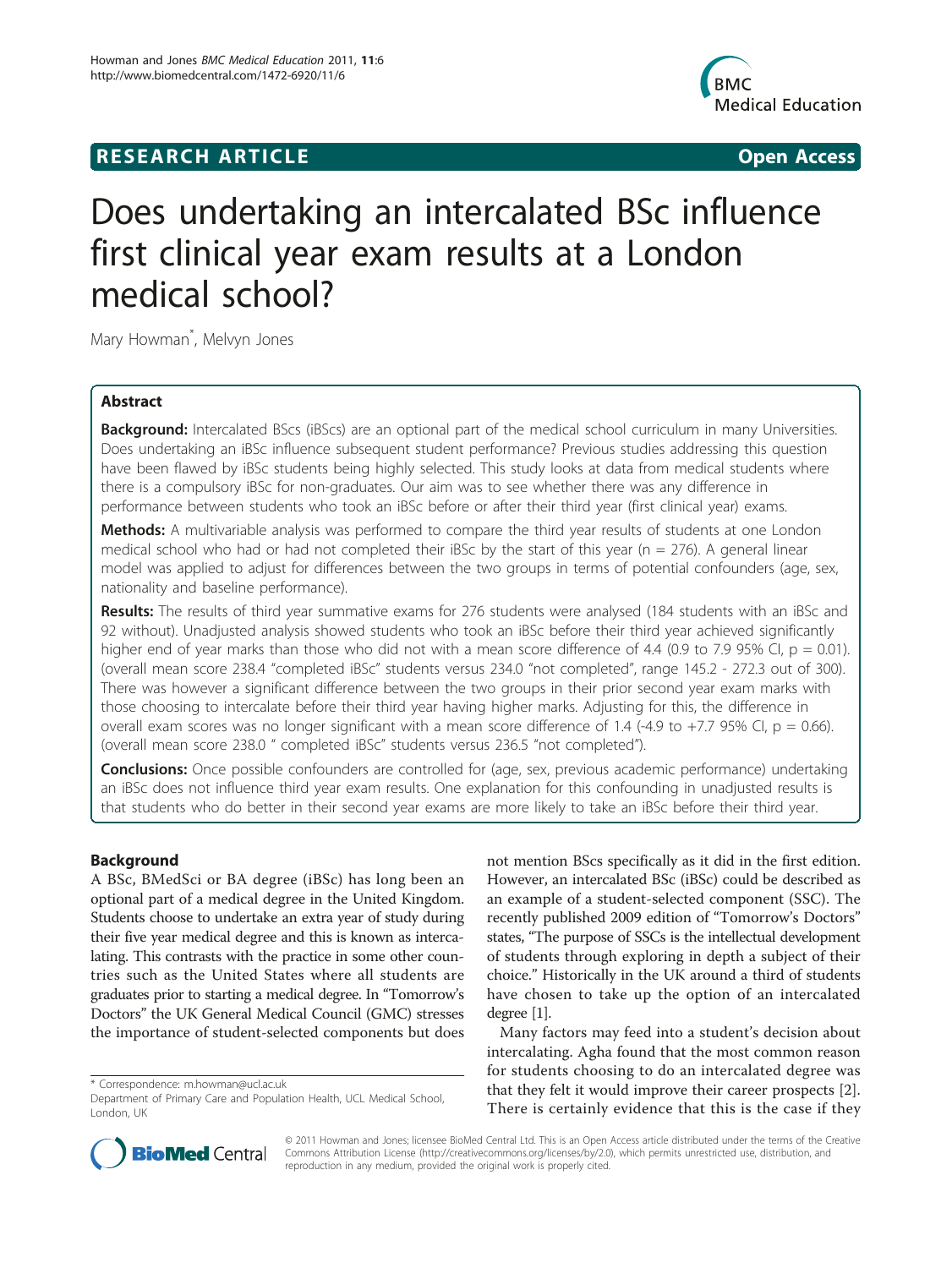wish to pursue academic careers; Evered showed that professors and readers are more likely to have an intercalated degree and those academics with such a degree were more likely to obtain research grants [[3](#page-6-0)]. It is not clear from those studies whether this is due to selection bias with more academically-minded students taking iBScs, or whether the iBSc itself provides skills and knowledge that lead to better performance. However, a longitudinal study by McManus suggested the latter, that students who intercalated developed deeper analytical skills and strategic learning, although this effect was diluted with increasing numbers of intercalating students [[1\]](#page-6-0).

Another consideration for students deciding whether to intercalate is the application process for their first jobs. When students apply for their first jobs as doctors (foundation year posts), they are given points based on standardised academic and non-academic criteria. The number of points they have compared to others determines the likelihood of them getting the job of their choice. Intercalating gains points for students in the ranking system for allocating students to foundation year posts, making it more likely they will get their preferred post [[4\]](#page-6-0).

Potential disadvantages of undertaking an intercalated degree are the extra cost of over £40,000 in funding via SIFT payments (medical service increment for teaching), and obviously there will be expense and possible increased debt for the student, an extra year spent at medical school, and possible difficulty in adjusting to clinical studies [\[5](#page-6-0)]. Students may feel an iBSc is for the more academically orientated and so not for them. It also delays entry of junior doctors into the NHS workforce for one year.

Is there any evidence that undertaking an iBSc improves subsequent clinical exam results? This may be key when students who feel they do not want to pursue an academic career are considering whether or not to intercalate. Perhaps if this could be proven more students would take up the option and so reap the subsequent benefits of exposure to an academic environment. Equally it may be of interest to medical schools considering whether or not to make iBScs a compulsory part of the course.

There have been some attempts to address this question. The results so far are conflicting. A small study by Tait at Birmingham showed no significant effect on clinical examination results of having an iBSc [[6\]](#page-6-0). However, a study looking at the Pathology iBSc in Edinburgh found that those who had undertaken this did subsequently obtain better clinical exam results [[7](#page-6-0)]. A more recent study at Aberdeen, which adjusted for confounders such as prior performance, looked at 891 students of which 18% had done an intercalated degree. They

found that these students did better in three out of six subsequent clinical exams, including the written exam

and Objective Clinical Structured Exam (OSCE) [[4](#page-6-0)]. Selection bias has always hindered attempts to study the impact of iBScs, as students offered an iBSc have been selected on prior academic performance. Crucially, UCL's compulsory introduction of an iBSc allows us to examine this question with a reduced risk of selection bias.

UCL students can choose from degrees offered by twenty one departments including anatomy and developmental biology, biochemistry and molecular biology, child health, history of medicine, genetics, immunology, infection, clinical sciences international health, medical anthropology, medical physics, molecular medicine, neuroscience, orthopaedic science, pharmacology, philosophy, physiology, primary care, psychology, speech science and surgical sciences. The majority of these iBScs can be taken after their second, third or fourth year and students will apply for their iBSc at their chosen time; the clinical sciences iBSc cannot be taken after the second year. If a course is oversubscribed candidates' applications including a reference, evidence of academic ability and personal statement are considered on merit.

These courses consist of subject specific elements, development of core skills such as critical appraisal and research methods and an element of research such as a library project, laboratory based experiment or a clinical study. UCL's student guide to iBScs states " we believe students obtain considerable benefit from the intellectual experience of pursuing knowledge for its own sake, learning very valuable transferable skills not least in critical thinking and evaluation of evidence." So, the aim of an iBSc is wider than improving knowledge in one particular field; rather it also aims to improve students' professional skills such as problem solving and assessing evidence.

The aim of this study was therefore to examine the impact of iBScs (in a medical school where they are compulsory for non-graduates) by looking to see if there was any difference in performance between students who took an iBSc before or after the academic year 2005/6 by comparing third year exam results from this year.

# Methods

iBScs became compulsory in the UCL medical school from the student intake in 2000. The core medical MBBS course at UCL is five years and split in to three phases; Phase One "Science and Medicine" covers basic sciences during the first and second years, Phase 2 "Science and Medical Practice" introduces the students to clinical skills in their third and fourth years and Phase 3 "Preparation for Practice" consolidates their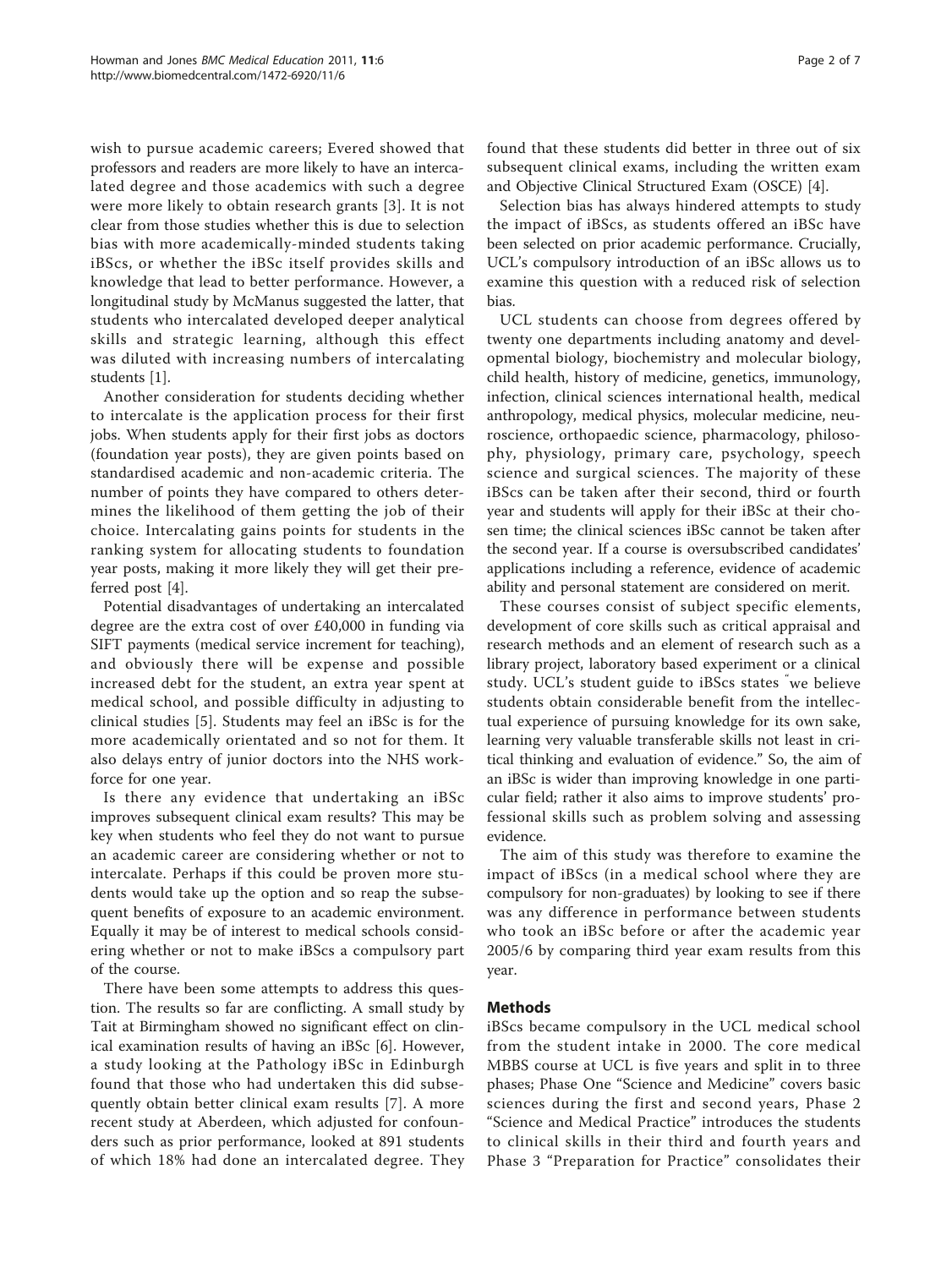skills in the fifth year. As described, students can intercalate after their second, third or fourth year making the entire course six years long.

This compulsory introduction of iBScs provided an opportunity to compare clinical exam results in students who had and had not taken an iBSc by looking at results from a clinical exam mid-way through the course. Figure 1 shows the progress of students through the medical course at UCL and the two groups of students being compared: "completed iBSc" students who had already done their iBSc when they sat their third year exams and "not completed iBSc" students who would do their iBSc after their third year.

The outcome measures were summative assessments used at the end of year three (previously called first clinical year). They consisted of an overall end of year result and three component parts: Objective Structured Clinical Exam (OSCE), a written exam and logbook mark.

The OSCE examined students' ability to demonstrate a variety of different tasks including history taking, examination skills, data interpretation and clinical skills such as catheterisation. The written paper was a mixture of multiple choice questions and extended matching questions and the log book was scored on a combination of subjective clinical firm grades, work based assessments such as case based discussions and clinical examinations performed during hospital attachments. The OSCE and written exams had a Kuder-Richardson Formula 20 (KR-20) score for estimating test reliability of over 0.7 suggesting they reliably distinguished between two groups of students [\[8](#page-6-0)].

Study data was sourced from the medical school student records system and de-identified to ensure student anonymity. As well as third year exam results, data included age, gender, nationality and baseline performance. The latter was measured in two ways; by three

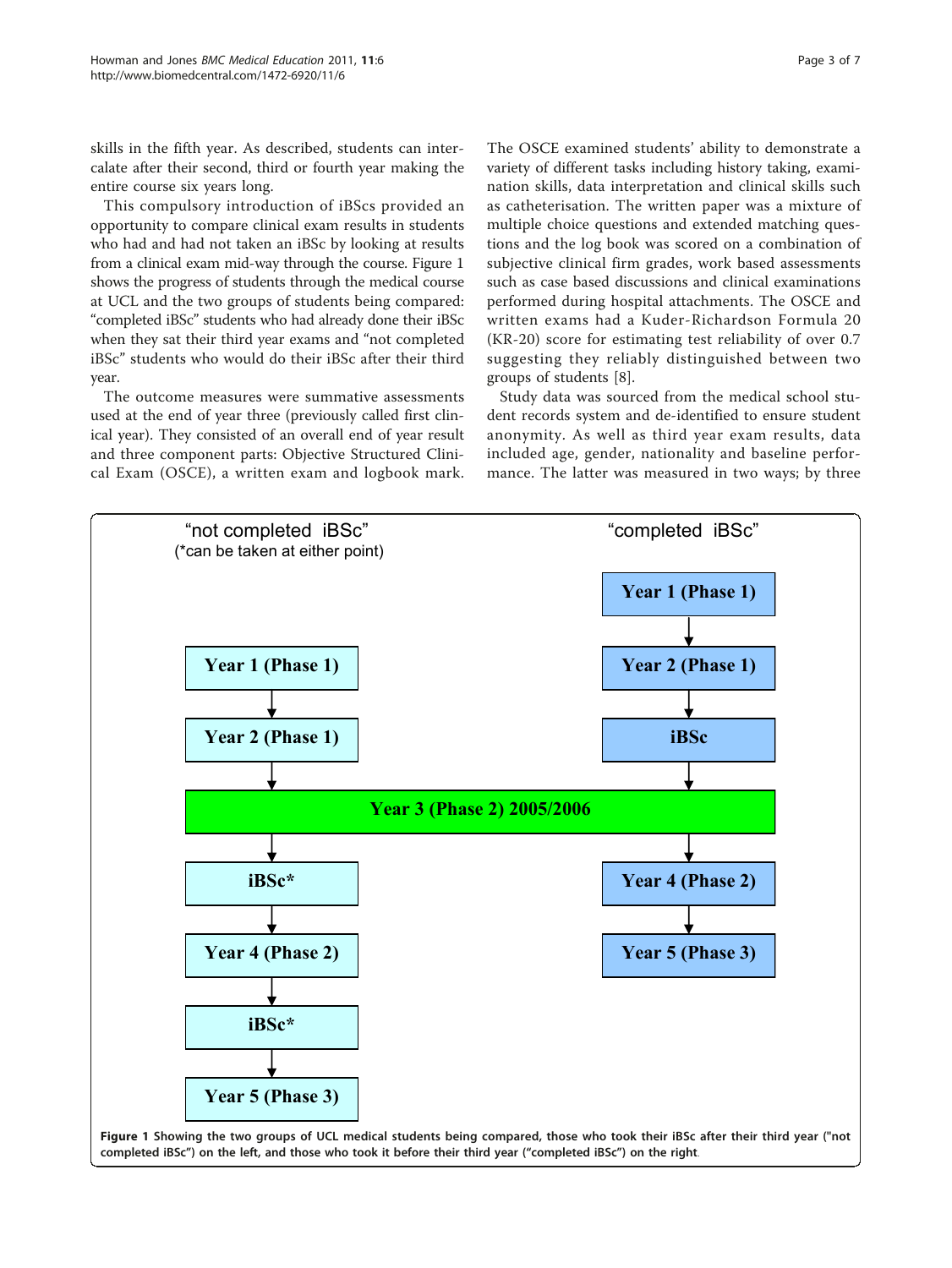highest A level results achieved by the student (where A grade = 3 points,  $B = 2$ ,  $C = 1$ ) and also by second year exam results.

A retrospective observational study was undertaken based on anonymised electronic records of students in their third year 2005/6. Graduates (degree holders on admission to medical school) and transfers (from other universities) were excluded from the analysis because they already had degrees and were not eligible to take an iBSc as part of the medical course. Other students identified as being exempt from an iBSc were also excluded; exemptions were agreed on an individual basis by the medical school based on financial and personal circumstances with the majority of exemptions being for overseas students with financial difficulties, although many overseas students do intercalate.

Baseline statistical analysis was undertaken with Pearson Chi squared tests used for categorical values and an independent samples t-test for non-categorical values using SPSS version 15.0. A multivariable analysis was performed on overall exam results and component parts (OSCE, written exam, logbook). The result was then adjusted using a general linear model for the effects of age, gender, nationality (whether students were home or overseas students) and baseline performance (A levels and year two score). The level of statistical significance was set at alpha  $= 0.05$ .

Ethical approval was discussed with the UCL ethics committee and it was deemed not to be required. Permission was gained from the medical school. Ethical principals were adhered to in this research project; data Page 4 of 7

was anonymised and registered with UCL data protection.

# Results

We collected data on 382 students of which 276 were eligible for analysis. Predominantly students were UK nationals, but 38 were non-British nationals of which 9 were European Union students. Figure 2 shows the student numbers involved in the final analysis. The results showed 184 students had completed the BSc (66.7%) and 92 had not completed one (33.3%).

There were some baseline differences between the groups as highlighted in Table [1](#page-4-0), with those not having completed an iBSc being younger as they had not taken an extra year to do the iBSc. There was no significant difference in A level grades but there was a significant difference between the two groups in their second year exam score, with those having completed an iBSc having higher scores.

There was a significant mean difference in end of third year exam scores of 4.4 (0.9 - 7.9 95% confidence interval,  $p = 0.01$ ). The group that had completed an iBSc scored higher (238.4 "completed iBSc" students versus 234.0 "not completed ", score range 145.2 to 272.3 out of 300).

Looking at the individual exam components, students who had completed an iBSc did significantly better in the written paper (mean score of 76.4/100 "completed" compared to 72.7 "not completed", mean difference 3.7, 2.2 - 5.1 95% confidence interval,  $p < 0.001$ ). The completed iBSc group also got higher logbook scores with a

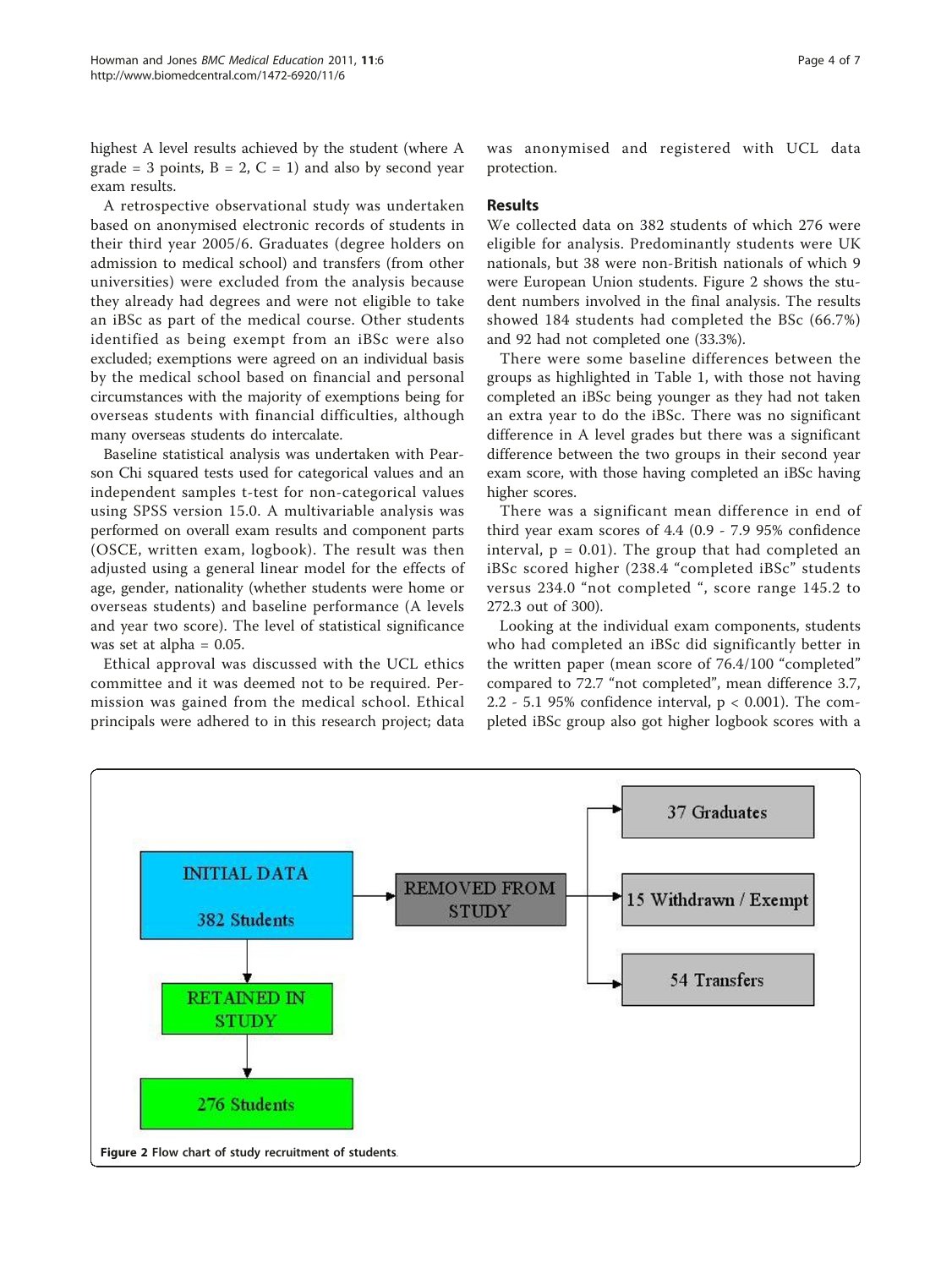|                                                | Completed iBSc Group | Not completed iBSc Group | <b>Statistical significance</b> |
|------------------------------------------------|----------------------|--------------------------|---------------------------------|
| Female                                         | 99 (54%)             | 59 (64%)                 | $p = 0.10$                      |
| Male                                           | 85 (46%)             | 33 (36%)                 | $p = 0.10$                      |
| Home student                                   | 163 (89%)            | 75 (82%)                 | $p = 0.11$                      |
| Overseas student                               | 21 (11%)             | 17 (18%)                 | $p = 0.11$                      |
| Average Age (years)                            | 21.98                | 21.22                    | p < 0.001                       |
| Average A level score $(A = 3, B = 2, C = 1)$  | 8.52                 | 8.34                     | $p = 0.12$                      |
| Score (%) in second year exam, range 38.4-86.4 | 66.03                | 58.56                    | p < 0.001                       |

<span id="page-4-0"></span>Table 1 Baseline differences between students who had completed and those who had not completed their iBSc

Statistically significant results shown in bold.

mean score of 85.4/100 compared to 83.3 in the not completed iBSc group (mean difference 2.1, 0.6 - 3.6 95% confidence interval,  $p = 0.01$ ). There was no significant difference between the two groups when it came to OSCE scores with a trend towards the group having completed an iBSc scoring less well, 76.6 out of 100, with those not having completed an iBSc scoring 78.0 (mean difference -1.4, -3.0 - 0.2 95% confidence interval,  $p = 0.10$ ). These results are summarized in Table [2.](#page-5-0)

Adjusting for age, gender, nationality and baseline A level performance, the difference in mean overall score between the completed and not completed iBSc groups was still significant ( $p = 0.01$ ). However, after further adjusting the model for the difference in year two exam grades, the difference between the completed and not completed iBSc groups was no longer significant (difference in mean adjusted score 1.4, -4.9 to +7.7 95% confidence interval,  $p = 0.66$ ). The mean adjusted score for those who had completed an iBSc was 238.0 and those who had not was 236.5 (rounded to one decimal place). Second year exam scores had a significant effect on third year exam scores in the general linear model ( $p <$ 0.001).

#### **Discussion**

This study looks at the effect of undertaking an iBSc on subsequent exam performance in a medical school where iBScs are compulsory, the first study where this is the case and where selection bias is reduced in this way.

Our findings suggest that students who have done iBScs do not do better or worse in subsequent clinical exams. Although the unadjusted analysis suggests an improvement in results following an iBSc, once prior performance in second year exams is taken into account there appears to be no benefit or detriment from intercalating when considering subsequent exam results. It appears that what is happening is that the students who are achieving better exam results in their second year are more likely to choose to complete their iBSc before their third year (first clinical year) and this difference in baseline performance may be what leads to the

unadjusted difference in third year exam results, rather than the effect of the iBSc per se. Those achieving better second year exam results may be more likely to complete their iBSc early (before their third year), as there is competition for iBScs with those with better second year results being more likely to gain early places on the iBSc of their choice. Those with worse results may not get the iBSc of their choice and so choose to do a later iBSc or they may simply "put off" doing an iBSc for as long as possible. Having said this some iBScs, for example those in clinical sciences, can only be undertaken after the third year so other variables are also involved in determining when a student decides to intercalate, for example their preferred subject choice. The results may also reflect McManus' finding that the improvement in deep learning is diluted the more students undertake an iBSc [[1\]](#page-6-0); this may be as students are no longer self selected or be because resources are stretched.

This result could be of interest to medical schools considering making intercalation compulsory, or thinking about when to offer iBScs and how many to offer. It may be reassuring to medical schools and students, allaying concerns that a year spent doing an iBSc away from the core curricula might be detrimental to subsequent clinical results. Equally it may be of concern; in times where resources are tight, medical schools and students could feel they want an extra year spent studying to have concrete benefits such as an improvement in clinical exam results and therefore ranking for foundation year jobs. It may therefore provide evidence that could be used to argue against compulsory iBScs as part of a medical degree. However, this study measures the impact of an iBSc purely on subsequent clinical exam results; obviously there are likely to be many other benefits of taking an iBSc, for example development of research skills, which are not accounted for in this study but are likely to be factors taken into account by medical schools and students when considering the value of iBScs.

The result of this study may be generalisable to other medical schools offering compulsory iBScs though there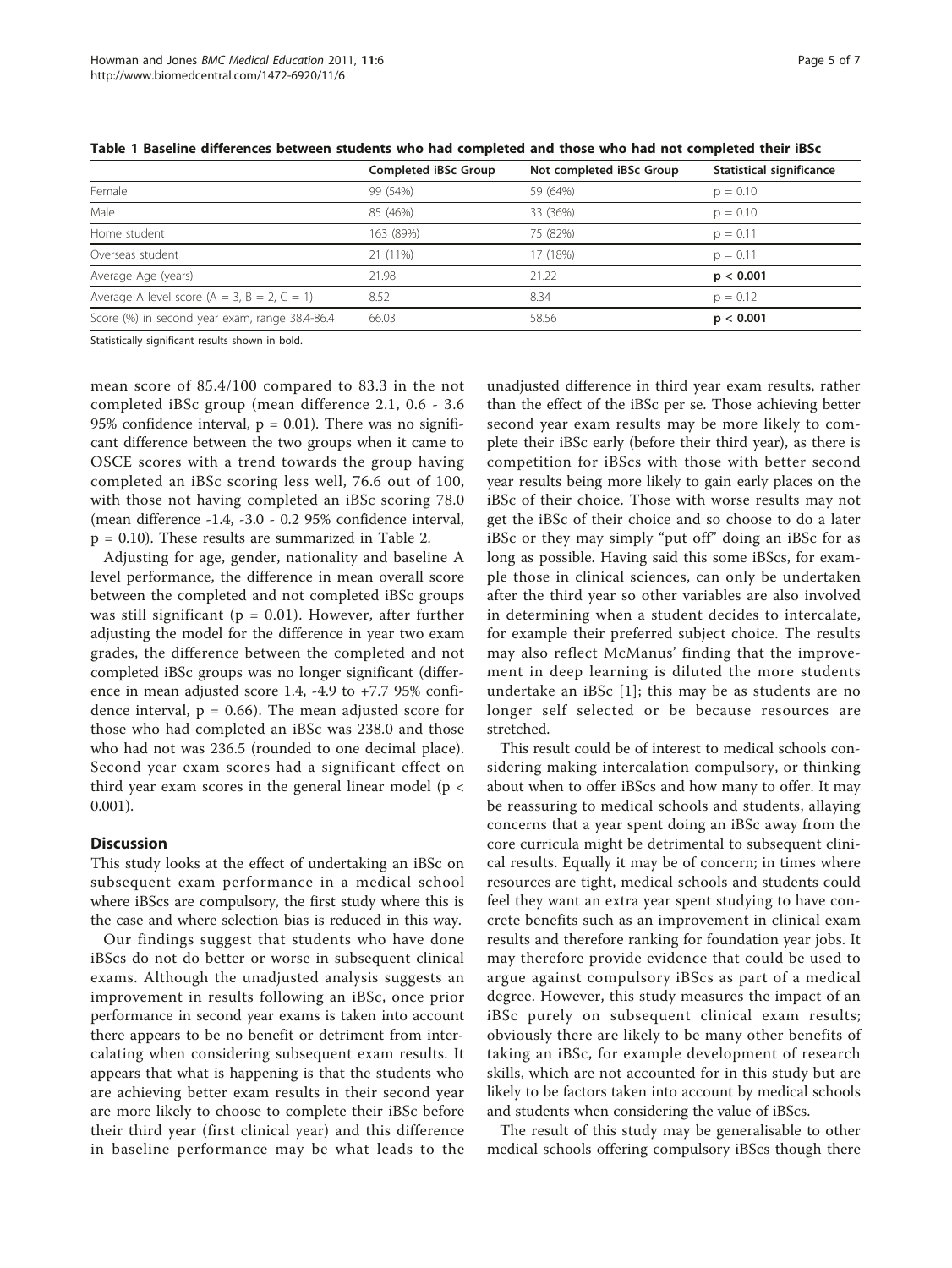<span id="page-5-0"></span>Table 2 The difference in exam grades between the completed and not completed iBSc students (to one decimal place).

|                  | group | Completed iBSc Not completed<br>iBSc group | Mean score<br>difference             | Statistical<br>significance | Completed iBSc group<br>adjusted score | Not completed iBSc group<br>adjusted score | Statistical significance of difference in<br>adjusted scores |  |  |
|------------------|-------|--------------------------------------------|--------------------------------------|-----------------------------|----------------------------------------|--------------------------------------------|--------------------------------------------------------------|--|--|
| Overall<br>score | 238.4 | 234.0                                      | 4.4 (95% CI 0.9-<br>7.9)             | $p = 0.01$                  | 238.0                                  | 236.5                                      | <b>NS</b>                                                    |  |  |
| Written<br>paper | 76.4  | 72.7                                       | 3.7 (95% CI 2.2- $p < 0.001$<br>5.1) |                             | 76.1                                   | 74.9                                       | <b>NS</b>                                                    |  |  |
| Log Book 85.4    |       | 83.3                                       | 2.1 (95% CI 0.6- $p = 0.01$<br>3.6)  |                             | 85.2                                   | 84.8                                       | <b>NS</b>                                                    |  |  |
| <b>OSCE</b>      | 76.6  | 78.0                                       | 1.4 (95% CI<br>$-3.0 - 0.2$          | $p = 0.10$                  | 76.7                                   | 76.9                                       | <b>NS</b>                                                    |  |  |

 $NS = not significant.$